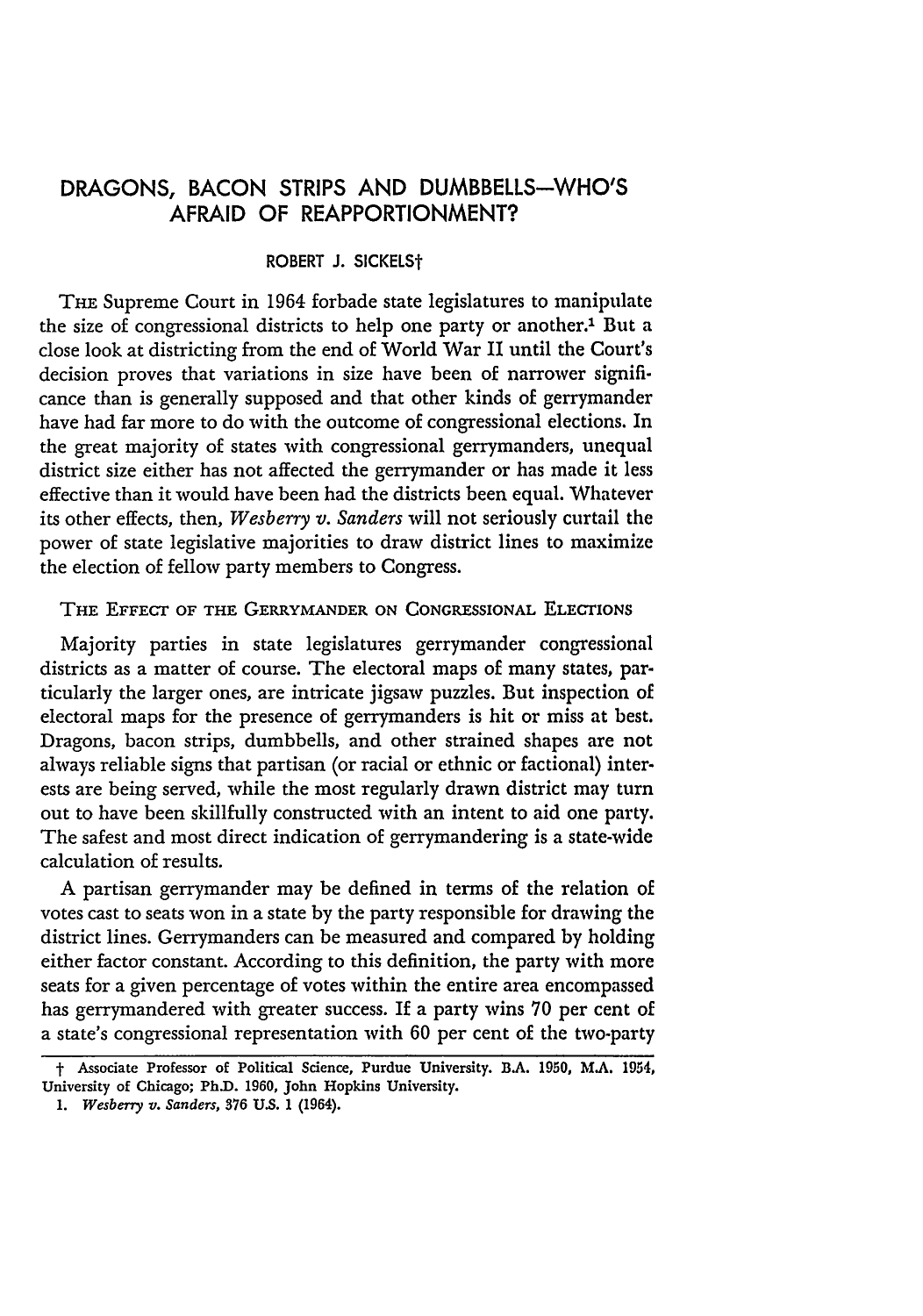vote and a party in another state wins 80 per cent with the same vote, the latter will be said to have a more effective gerrymander. This view of the gerrymander takes the intended and the unintended together with out probing for specific legislative motives, although the striking effect of state legislative control on party fortunes in congressional elections disclosed by this measure should leave no doubt about the importance of deliberate manipulation.

The ten congressional elections from 1946 through 1964 were an-



Percentages of two-party vote and congressional seats won **by** state parties with and without responsibility for districting, in states with ten or more districts from 1946 to 1964. Only the party which won a majority of the votes is shown; the other party's showing may be calculated by subtraction from **100%** on each axis.

Two elections **by** parties responsible for districting are off the chart at the upper right: in 1943 the Democrats of North Carolina won all seats with **71.1** per cent of the vote, as did Texas Democrats in 1964 with 68.7 per cent.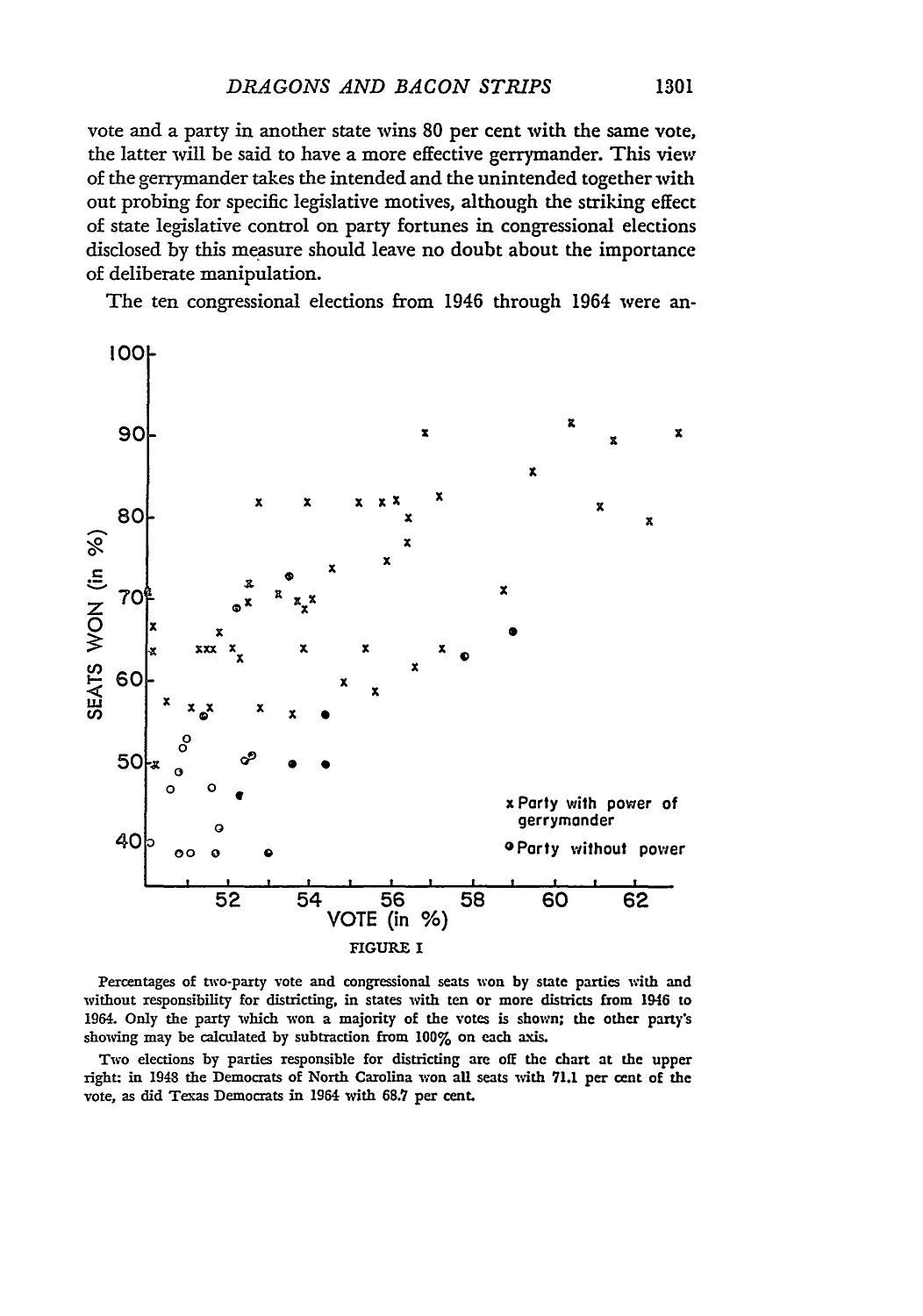alyzed and all appropriate states were considered.2 Figure I depicts two dimensions of partisan success in the larger states-the percentages of votes and of seats won-arranged to contrast elections in which parties with the majority of votes had been in a position to gerrymander with elections in which they had not.<sup>3</sup> The party with the power of gerrymander is defined as the one in control of the state legislature at the normal post-census time for redistricting, prior to the 1942, 1952, and 1962 elections respectively and in the few additional instances in which redistricting actually occurred at other times. The measure of the relative effectiveness of gerrymandering appears here as a vertical difference between the two sets of data in the diagram. In the range of 50 to 55 per cent of the popular vote where close comparisons are available, the average pay-off in these states for parties with the power of gerrymander is 16.9 and the median 14.5 percentage points higher on the 0 to 100 pay-off scale than for parties whose popular majority has been distributed among districts composed by the opposition.<sup>4</sup> It can be seen that among state parties with a given level of popular vote, those with the power of gerrymander have won a greater proportion of seats in Congress in nearly every case.

The difference between average pay-off for gerrymandering and nongerrymandering parties in the states as a whole in the **50** to **55** per cent range<sup>5</sup> is somewhat less than in the larger states alone. Table I shows the contrast. The difference between median pay-offs is greater when the smaller states are included.

The deviant cases, in which the party which drew the lines won a smaller percentage of the vote than their popular vote showed them to

One adjustment of the data was made for the few states with congressional districts and a Congressman at large: the vote cast at large was not scored, but all seats were included in the tabulations of party ratios of seats won and lost.

3. See AssElucA VomS (Scammon ed. **1956-59** and 1962-64); 23 **CONGRESSIONAL QUARTERLY WEEKLY REPORT 468-512 (1965);** and **U.** *S.* **CONGRESS,** *CONGRESSIONx* Dmaaroav, 82n **CoNG.,** Isr SEss. 273-79 **(1951).**

4. In Figure I the lines of regression will be seen to continue more or less parallel beyond the **55** per cent point, but the number of comparative cases is insignificant.

**5.** Percentages of votes are rounded to the nearest whole number for Tables I and II.

<sup>2.</sup> **216** state elections of a total of 488 form the basis of this study. States with a single seat in Congress were eliminated as not subject to a gerrymander, and those also were set aside in which it was impossible to describe a total congressional vote for the state (because one or more seats were uncontested) or a state legislative majority (because control was divided between parties or the legislature was nonpartisan). States with all elections at large were also omitted (not because they were devoid of electoral manipulation, but because of the need they posed to build in assumptions about the comparability of data in districted and undistricted states. Here and elsewhere it seemed better to **keep** the data as free of assumptions and interpolations as possible).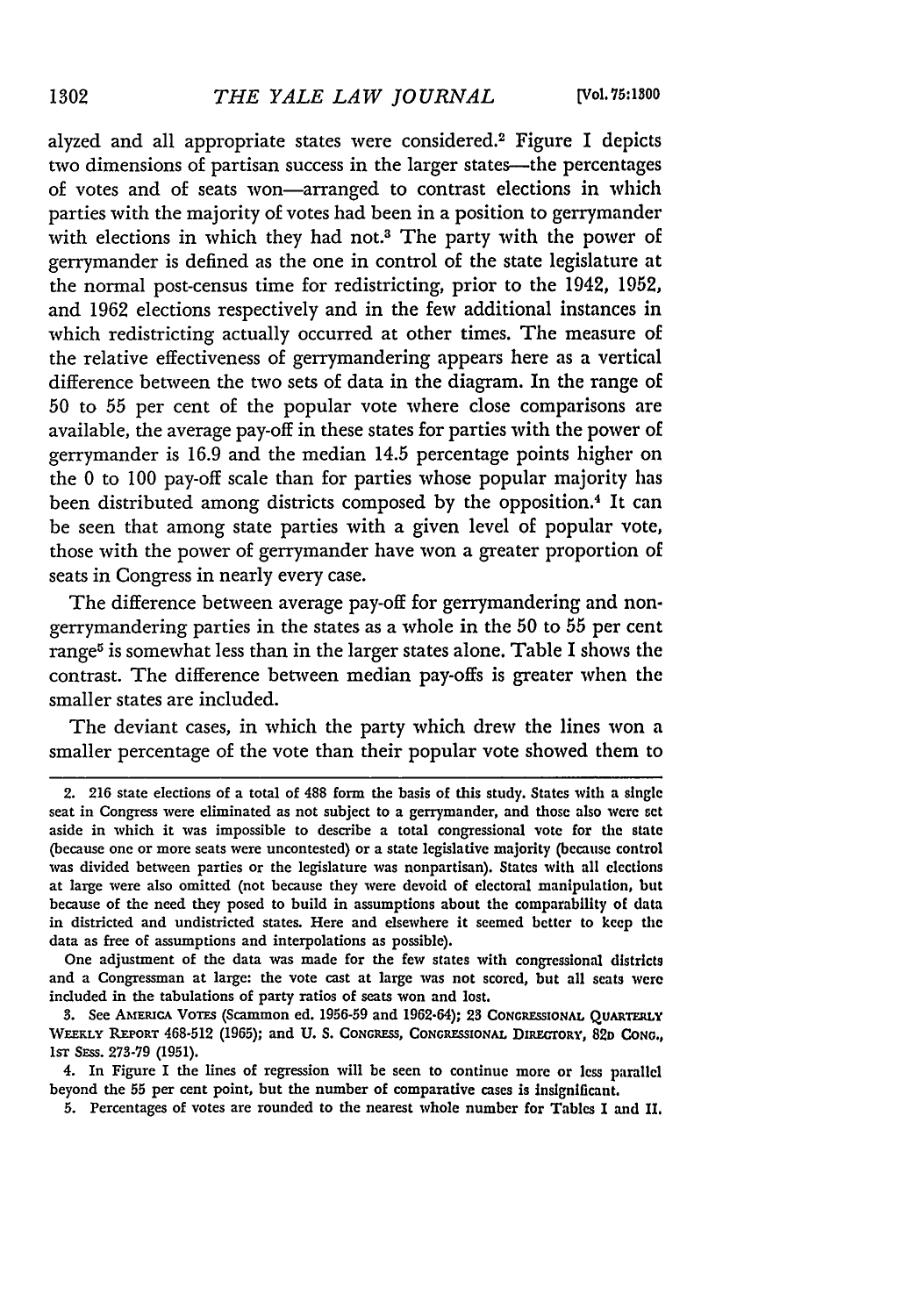|  | 1303 |  |  |
|--|------|--|--|
|--|------|--|--|

|                                           | All States   |            |              | 10 or More Districts |            |              |  |
|-------------------------------------------|--------------|------------|--------------|----------------------|------------|--------------|--|
|                                           | Mean         |            | Median       | Mean                 |            | Median       |  |
| Party had<br>power of<br>gerrymander      | 69.8         | $(N = 69)$ | 67.0         | 66.1                 | $(N = 28)$ | 64.0         |  |
| Party did not<br>have power<br>Difference | 58.0<br>11.8 | $(N = 49)$ | 50.0<br>17.0 | 49.2<br>16.9         | $(N = 20)$ | 49.5<br>14.5 |  |

TABLE I. *Percentage of Congressional Seats Won by State Parties Gaining 50 to 55* **Per** *Cent of the Total Congressional Vote, With and Without Responsibility for Districting*

deserve, shed light on the strategy of gerrymandering. Figure I shows Missouri Republicans in 1946, who won **69** per cent of the state's seats with 52.2 per cent of the vote, and Indiana Democrats in **1958,** with **73** per cent of the seats and **53.5** per cent of the vote, to have done abnormally well without having controlled the state legislature. In these two states, where neither party's membership is **highly** concentrated, the gerrymander at times works so well as to leave the minority party a single congressional seat. But the usual margin of victory is slim and fairly evenly distributed about the state, so that when the majority changes in one district it is likely to change in most. As Charles Merriam wrote of the gerrymander in **1922,** "The shifts in party vote make it a dangerous practice, which sometimes recoils on the heads of those who undertake it."<sup>6</sup> The party drawing congressional district lines has a choice of maximizing its return in the long or the short run. It may choose to capture fewer districts and maintain wider margins in each. Because of the role of seniority in Congress, a state party's influence is likely to depend in part on hedging against an uncertain future in this fashion and counting consistency as an ingredient of success in gerrymandering.

TIE RELATIVE EFFECr OF MANIPULATION **OF DISTRcr** SIZE

In the larger competitive states during the last **two** decades, the gerrymander (including all devices active and passive, accidental and deliberate) accounted for an average advantage of three seats to the party favored in the state legislature. The extent to which the control of district size has contributed to this advantage must be computed in order to project the future of gerrymandering under the new constitutional rules.

Several procedures exist for drawing district lines for maximum party

**<sup>6.</sup>** MTAER'., **THE** AMmEScAN **PARTY** *SYsTrm* **110 (1922).**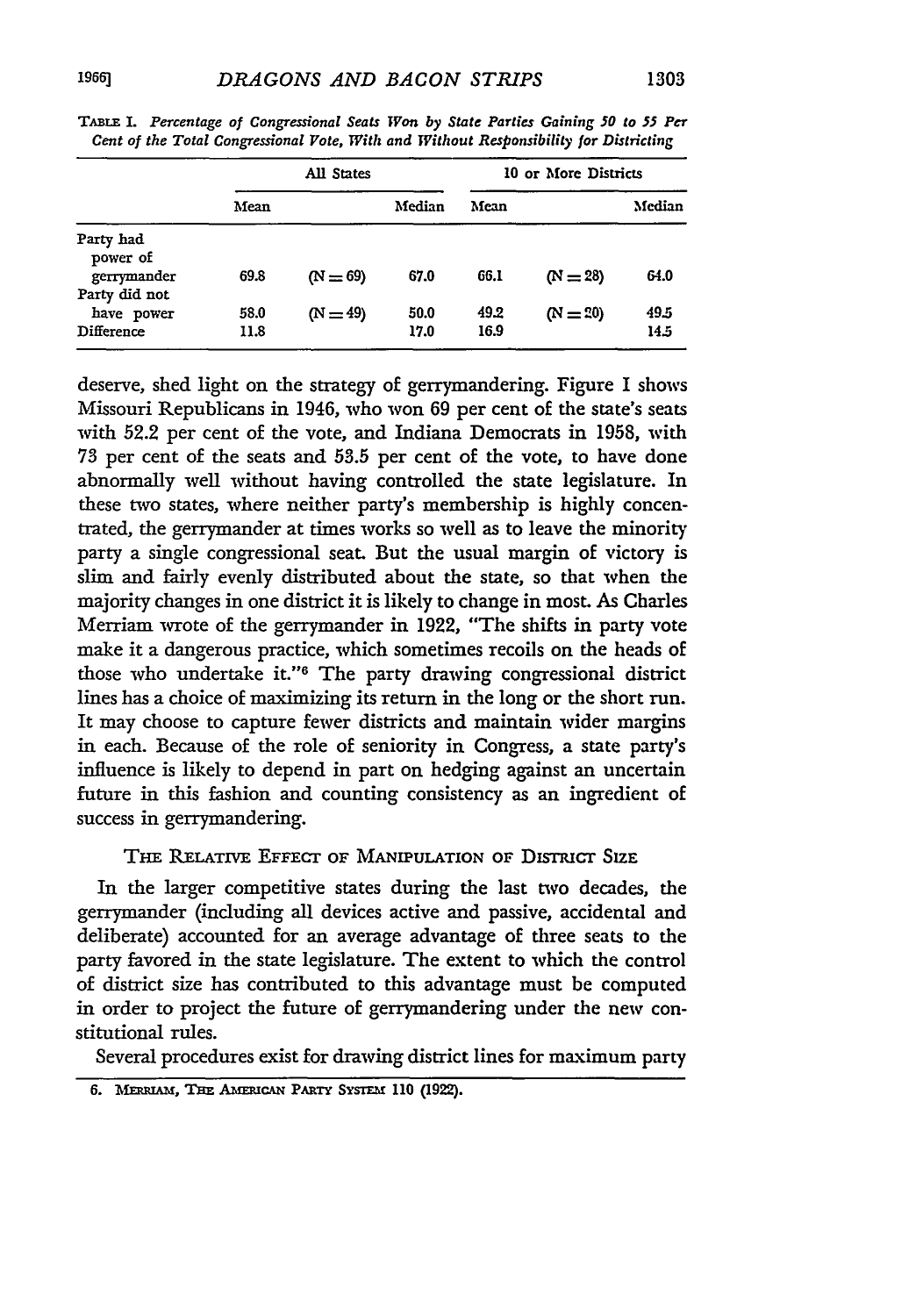advantage. As far as possible, votes of the opposition party should be put in districts that can be won by the gerrymandering party, taking care to leave a margin of safety. In areas where it is clear that the opposition party is so strong that it must win one or more seats, lines should be drawn to concentrate its votes and create as large a margin of victory as possible. It might still be practicable in such an area, as a variation on this theme, to construct a district for one's own party by stringing together pockets of strength. Finally, districts conceded to the opposition could, prior to *Wesberry,* be made far more populous than the rest.

The difficulty in turning these familiar rules into prescriptive formulas is illustrated by Hacker's 1963 study of congressional districting which characterizes the votes in any district as "wasted," "effective," or "excess."<sup>7</sup> The losing party's votes are described as wasted. The winner's are effective to the extent needed to overcome the opposition and excess beyond that point. According to this study, a measure of a party's success in gerrymandering is the proportion of its state-wide total of votes that can be classed as effective. But this satisfactory description of votes in a single district turns out to be a troublesome beginning for state-wide analysis. It is possible for a party holding its complement of seats constant to increase its effectiveness score by decreasing its total vote, and also, with a constant number of votes, to increase its "effectiveness" by reducing the number of congressional seats won.

Consider first a party which wins by a bare majority in every district. Its votes are 100 per cent "effective," and any additional votes lower the score. And so in a one-party state a winning party with no opposition scores zero in effectiveness. Second, because the formula has the effect of weighting excess and wasted votes differently, a party can improve its score by reducing its proportion of excess votes even in the act of losing seats. In a three-district state the vote might be:

|            |  | Party A | Party B |  |  |
|------------|--|---------|---------|--|--|
| District 1 |  | 90,000  | 30,000  |  |  |
| District 2 |  |         | 120.000 |  |  |
| District 3 |  | 20,001  | 20,000  |  |  |

Party *A's* effective vote is 30,001 in District 1, none in District 2, and 20,001 in District **3,** or 45.4 per cent (50,002/110,001), with which it wins two seats. But if it redistricts in the following way and obtains a

<sup>7.</sup> HACKER, CONGRESSIONAL DISTRICTING 47 (1963).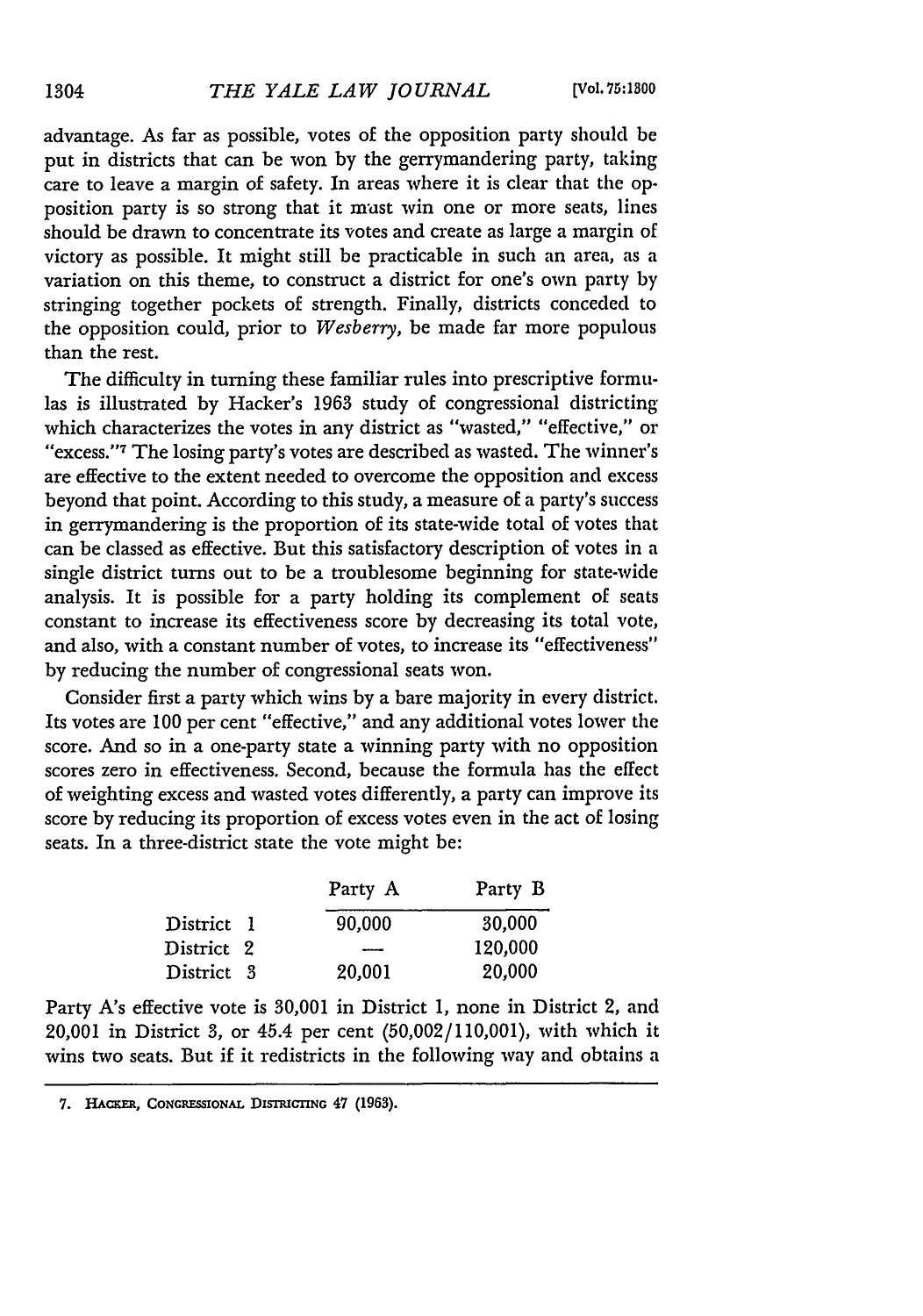higher score, Party A will lose a seat in Congress with the same popular vote:

|            | Party A                  | Party B |
|------------|--------------------------|---------|
| District 1 | 60,001                   | 60,000  |
| District 2 | 50,000                   | 70,000  |
| Distirct 3 | $\overline{\phantom{a}}$ | 40,000  |

In this case Party A's effective vote is concentrated in District 1: 60,001 or 54.5 per cent. The formula gives the higher effectiveness score to the less productive districting because Party *A's* excess votes have been reduced from 59,999 in the first illustration to none in the second.

A redefinition of "effective" votes as those constituting a simple majority in any district would improve Hacker's formula by eliminating its bias in favor of one kind of gerrymander. But a more exact test of the manipulation of district size is available to show the relative impact of this and other forms of gerrymander-a test, furthermore, that unlike the approach of Hacker, allows comparisons to be made between the more and the less competitive states.

The measure I suggest of the size factor in gerrymandering uses total vote rather than population as the index of district size and consists of two operations. First, the total state vote of Party X is divided by the total two-party vote cast for congressional candidates to arrive at X's percentage of the state total. Second, Party *X's* percentages of the vote in the districts severally are averaged, in effect eliminating the differences in size from district to district. The disparity betveen the results of the two calculations can be understood as the advantage (or disadvantage) conferred by district size. For example:

|            | Party X       | Party Y       |
|------------|---------------|---------------|
| District 1 | 60,000 (60%)  | 40,000 (40%)  |
| District 2 | 55,000 (55%)  | 45,000 (45%)  |
| District 3 | 25,000 (17%)  | 125,000 (83%) |
| Totals     | 140,000 (40%) | 210,000 (60%) |

Party X wins 40 percent of the total state congressional vote. The average of its district percentages (60, 55, and 17) is 44 per cent. It would require 44 per cent of the total vote or an additional 4 per cent to achieve the same proportion of votes in each district if the districts all had the same number of voters. Practically, Party X has won in the smaller districts, Party Y in the larger district, and as a result X has the size advantage.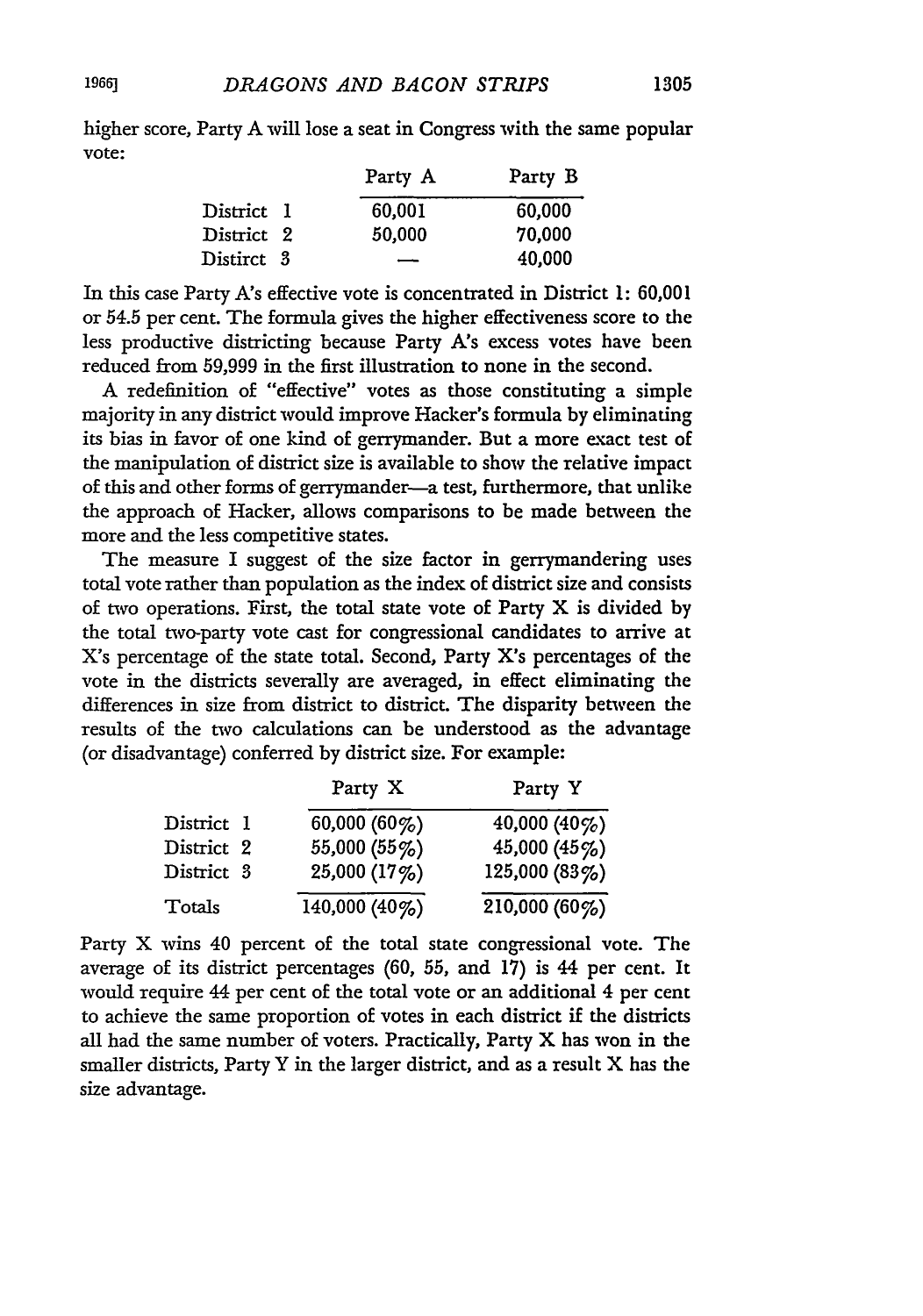This average-percentage analysis can be used to measure the part size plays in a gerrymander by rerunning the original tabulation (Table I), substituting the average district vote of the party for its actual state-wide percentage throughout. If the manipulation of size is generally effective as a gerrymandering device, the differences between the means (and the medians) in the second tabulation will be significantly smaller, in a proportion that can be taken as a measure of the

|                       | All States |            |        | 10 or More Districts |            |        |  |
|-----------------------|------------|------------|--------|----------------------|------------|--------|--|
|                       | Mean       |            | Median | Mean                 |            | Median |  |
| Party had<br>power of |            |            |        |                      |            |        |  |
| gerrymander           | 69.1       | $(N = 69)$ | 67.0   | 66.3                 | $(N = 29)$ | 64.0   |  |
| Party did not         |            |            |        |                      |            |        |  |
| have power            | 59.8       | $(N = 45)$ | 50.0   | 50.1                 | $(N=17)$   | 50.0   |  |
| Difference            | 9.3        |            | 17.0   | 16.2                 |            | 14.0   |  |
| Table I               |            |            |        |                      |            |        |  |
| difference            | 11.8       |            | 17.0   | 16.9                 |            | 14.5   |  |

TABLE II. *Percentage of Congressional Seats Won by State Parties Gaining 50 to 55 Per Cent of the Average Congressional District Vote, With and Without Responsibility for Districting*

relative importance of this gerrymandering technique. Table II makes it clear that control of size has not had such an impact on the congressional gerrymander during the period studied.<sup>8</sup> Table II is not signi-

|   |      | ——disadvantage |        |              |                                     |      |      | advantage- |      |
|---|------|----------------|--------|--------------|-------------------------------------|------|------|------------|------|
| 0 | 6    | 8              | 30     | 90           | 43                                  | 22   | 12   | 5          | 0    |
|   | $-3$ | $-2$           | $-1$ 0 |              | $+1$                                | $+2$ | -1-3 |            | -1-5 |
|   |      |                |        | Median $= 0$ | Mean $= .365$ per cent<br>$N = 216$ |      |      |            |      |

**TABLE** III. *Per Cent Advantage and Disadvantage Attributable to District Size, 1946-1964*

ficantly different from Table I. It is reasonable to conclude that the constitutional limitations on variation in size will not have much effect on the drawing of district lines for the benefit of the party in control of the state legislature.

The reason for the negative outcome is that productive and counterproductive differences in district size nearly cancel out within and among the states. As Table III indicates in summary form, the "ad-

**<sup>8.</sup>** The elections considered in Tables I and **II** differ marginally-a few fall between **50** and **55** percent by one formula but not **by** the other.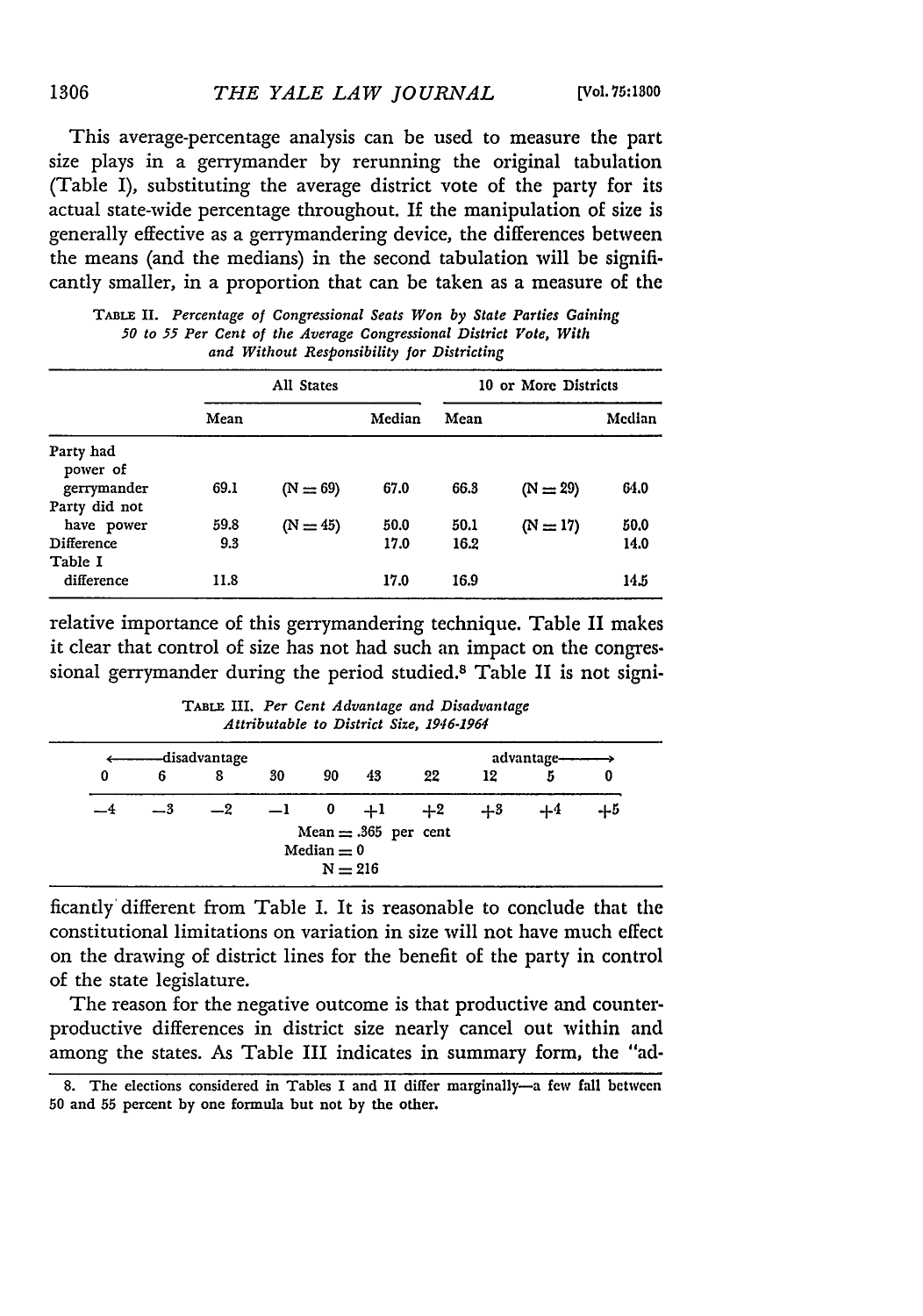vantage" of the average-of-percentages over the actual state-wide percentage of votes won **by** the gerrymandering party is on the whole about nil (median **0,** mean **.365** per cent),9 but the range is substantial, from minus three to plus four per cent. Dahl has furnished a rough guide to the meaning of such margins: **". . .** a net shift of 1 per cent of the electorate from one party to the other will result in a net gain of about **2.5** per cent of the House seats for the benefited party **.... "10** The highest product moment correlation of this advantage and pay-off in seats has a coefficient of **.53,** in the case of gerrymandering parties in the **50** to **55** per cent vote range among states with ten or more districts, significant at the one per cent level. In other words, successful manipulation of district size is associated with a high gerrymander score, but most diversity in district size is not successful from the viewpoint of the party with responsibility for districting. It is either neutral or unsuccessful.

Some states have been on the minus and some on the plus side with fair consistency during the two decades. New York and New Jersey have had negative or counterproductive size patterns, $<sup>11</sup>$  for example,</sup> and Maryland, Oklahoma, and South Dakota positive patterns augmenting their gerrymanders. One of the benefits of this measure as a diagnostic tool is the easy comparisons it allows through time as well as between states. Hacker's study of **1962** elections in three states--Michigan, New York and California-rests on what prove **by** this measure to be atypical cases. The effect of size manipulation was at a peak in Michigan and New York, while California, offered **by** Hacker as an illustration of the neglect of size manipulation, in fact scores a creditable plus two in 1962.

The widespread practice of gerrymandering is on the whole not dependent on control of district size. Even if the permissible variation in district size were reduced to nothing, instead of the **30** per cent contemplated in some proposals of members of the 89th Congress or the **15** per cent imposed **by** some courts, state legislatures would be free to adjust the party balance of their districts to increase substantially

**<sup>9.</sup>** There is little difference between elections occurring within ten years after redistricting (median 0, mean .421;  $N = 83$ ) and the rest (median 0, mean .330;  $N = 133$ ). In elections immediately following redistricting the average advantage is fractionally larger (median **0,** mean **.695;** N **=** 23).

<sup>10.</sup> DAHL, A PREFACE TO DEMOCRATIC THEORY 147 (1956), referring to the membership of the House as a whole.

**<sup>11.</sup>** The extent to which these patterns are deliberate can **be** explored state **by** state. See, **e.g.,** THE **PoLrncs** oF *P.IAPPORTONmNT* (Jewell **ed.** 1962), generally and with respect to New Jersey in particular on **pp. 15 if.**